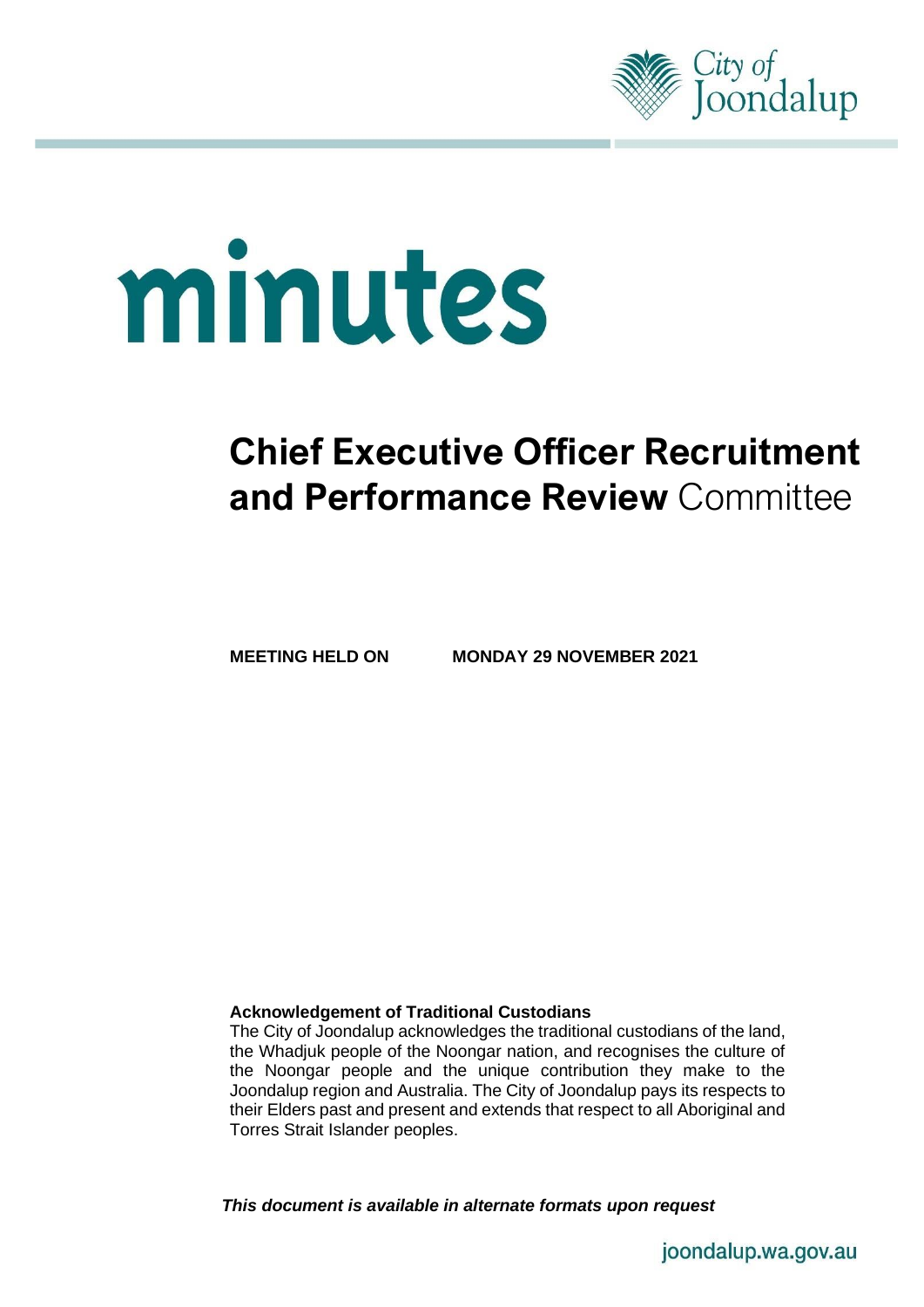# **TABLE OF CONTENTS**

| <b>ITEM</b><br>NO. | <b>TITLE</b>                                                                                                 | <b>PAGE</b><br>NO. |
|--------------------|--------------------------------------------------------------------------------------------------------------|--------------------|
|                    | <b>DECLARATION OF OPENING</b>                                                                                | $\mathbf{2}$       |
|                    | FINANCIAL INTEREST / PROXIMITY<br><b>DECLARATIONS OF</b><br>INTEREST / INTEREST THAT MAY AFFECT IMPARTIALITY | 3                  |
|                    | <b>APOLOGIES AND LEAVE OF ABSENCE</b>                                                                        | 3                  |
|                    | <b>CONFIRMATION OF MINUTES</b>                                                                               | 3                  |
|                    | ANNOUNCEMENTS BY THE PRESIDING MEMBER WITHOUT<br><b>DISCUSSION</b>                                           | 4                  |
|                    | <b>IDENTIFICATION OF MATTERS FOR WHICH THE MEETING MAY BE</b><br><b>CLOSED TO THE PUBLIC</b>                 | 4                  |
|                    | <b>PETITIONS AND DEPUTATIONS</b>                                                                             | 4                  |
|                    | <b>REPORT</b>                                                                                                | 5                  |
| 1                  | CONFIDENTIAL - STATUS REPORT - CHIEF EXECUTIVE OFFICER<br>PERFORMANCE REVIEW                                 | 5                  |
|                    | <b>URGENT BUSINESS</b>                                                                                       | 6                  |
|                    | <b>MOTIONS OF WHICH PREVIOUS NOTICE HAS BEEN GIVEN</b>                                                       | 6                  |
|                    | <b>REQUESTS FOR REPORTS FOR FUTURE CONSIDERATION</b>                                                         | 6                  |
|                    | <b>CLOSURE</b>                                                                                               | 6                  |
|                    |                                                                                                              |                    |

#### **Note:**

Clause 15.10 of the City's *Meeting Procedures Local Law 2013* states:

*This local law applies generally to committee meetings except for clause 7.1 in respect of members seating and clause 7.8 in respect of limitation on members speaking.*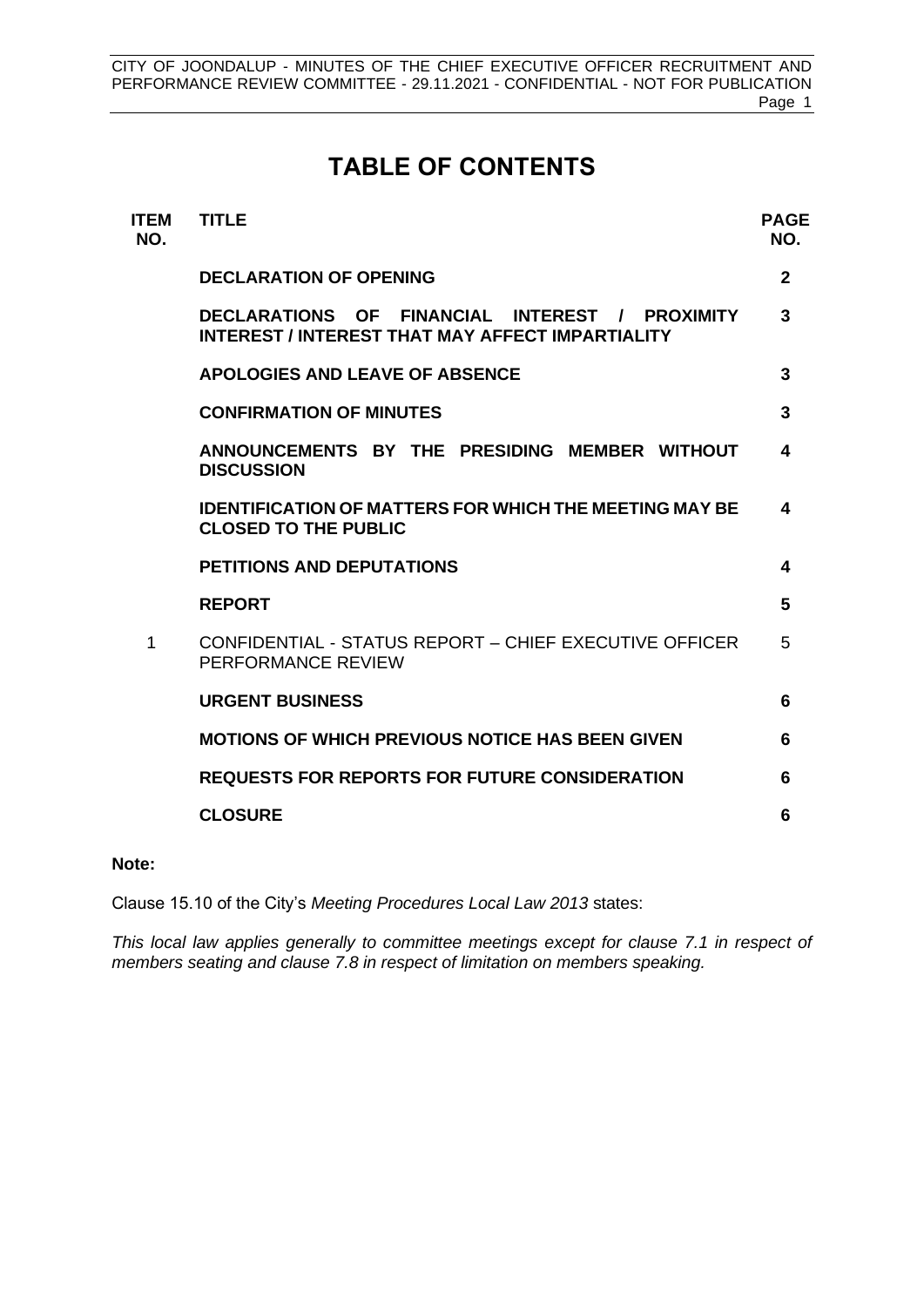CITY OF JOONDALUP - MINUTES OF THE CHIEF EXECUTIVE OFFICER RECRUITMENT AND PERFORMANCE REVIEW COMMITTEE - 29.11.2021 - CONFIDENTIAL - NOT FOR PUBLICATION Page 2

# **CITY OF JOONDALUP**

#### **MINUTES OF THE CHIEF EXECUTIVE OFFICER RECRUITMENT AND PERFORMANCE REVIEW COMMITTEE MEETING HELD IN CONFERENCE ROOM 1, JOONDALUP CIVIC CENTRE, BOAS AVENUE, JOONDALUP ON MONDAY 29 NOVEMBER 2021.**

#### **ATTENDANCE**

#### **Committee Members**

| Mayor Hon. Albert Jacob, JP | <b>Presiding Member</b>          |             |
|-----------------------------|----------------------------------|-------------|
| Cr Tom McLean, JP           |                                  |             |
| Cr Daniel Kingston          |                                  |             |
| Cr Christopher May          | <b>Deputy Presiding Member</b>   | from 5.56pm |
| Cr Suzanne Thompson         |                                  |             |
| Cr John Chester             |                                  |             |
| Cr John Raftis              | Deputising for Cr Hamilton-Prime | from 5.55pm |

#### **Observers**

Cr Russ Fishwick, JP Cr Adrian Hill

#### **Officers**

| Mr James Pearson   | <b>Chief Executive Officer</b>   |
|--------------------|----------------------------------|
| Mr Jamie Parry     | Director Governance and Strategy |
| Mrs Kylie Bergmann | <b>Manager Governance</b>        |

# <span id="page-2-0"></span>**DECLARATION OF OPENING**

The Presiding Member declared the meeting open at 5.45pm.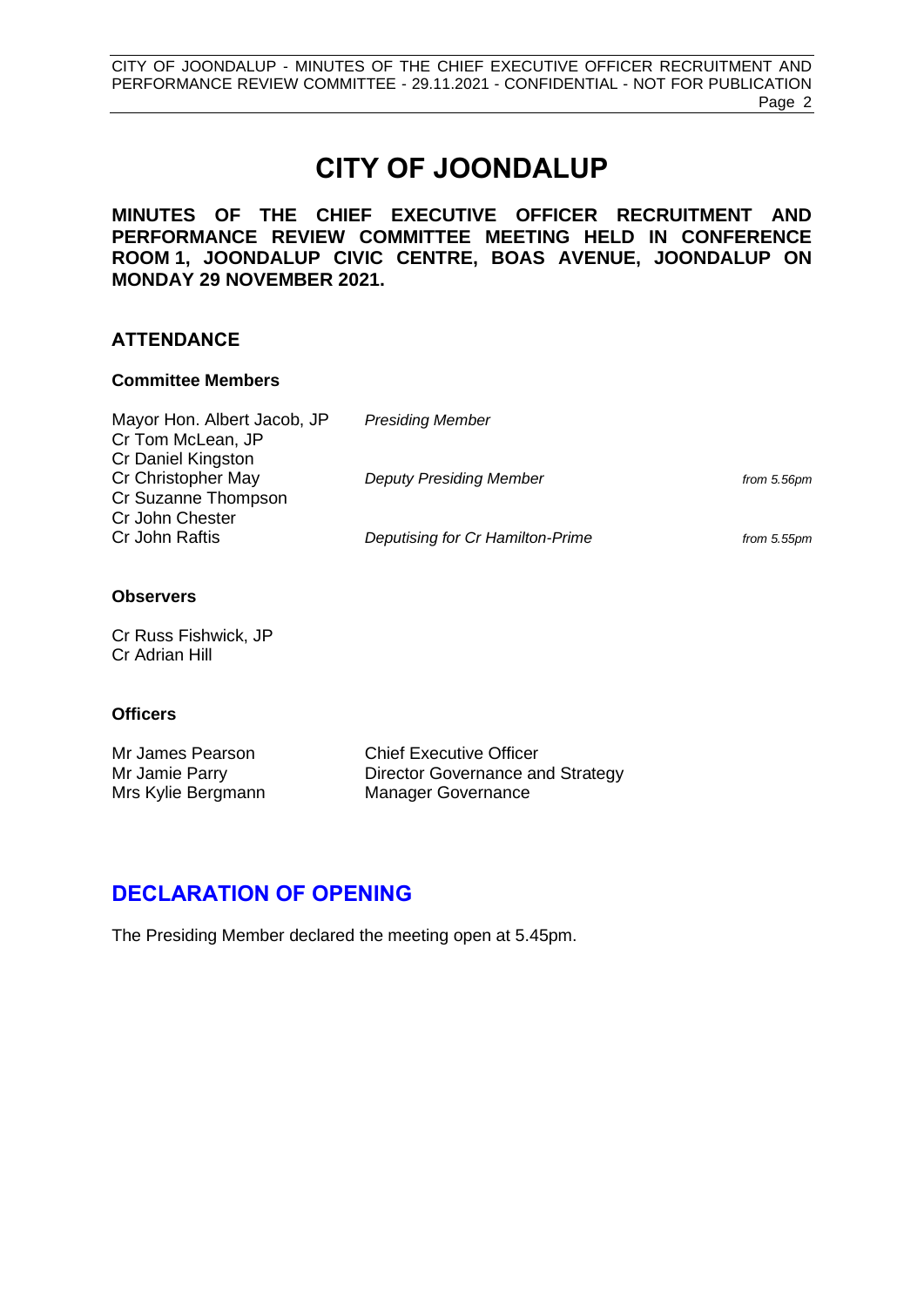CITY OF JOONDALUP - MINUTES OF THE CHIEF EXECUTIVE OFFICER RECRUITMENT AND PERFORMANCE REVIEW COMMITTEE - 29.11.2021 - CONFIDENTIAL - NOT FOR PUBLICATION Page 3

# <span id="page-3-0"></span>**DECLARATIONS OF FINANCIAL INTEREST / PROXIMITY INTEREST / INTEREST THAT MAY AFFECT IMPARTIALITY**

#### **Disclosures of Financial Interest / Proximity Interest**

A declaration under this section requires that the nature of the interest must be disclosed. Consequently a member who has made a declaration must not preside, participate in, or be present during any discussion or decision-making procedure relating to the matter the subject of the declaration. An employee is required to disclose their financial interest and if required to do so by the Council must disclose the extent of the interest. Employees are required to disclose their financial interests where they are required to present verbal or written reports to the Council. Employees are able to continue to provide advice to the Council in the decisionmaking process if they have disclosed their interest.

| <b>Name / Position</b>    | Mr James Pearson, Chief Executive Officer.                                                  |  |  |  |
|---------------------------|---------------------------------------------------------------------------------------------|--|--|--|
|                           | <b>Item No. / Subject</b>   Item 1 - Confidential - Status Report - Chief Executive Officer |  |  |  |
|                           | Performance Review.                                                                         |  |  |  |
| <b>Nature of Interest</b> | Financial Interest.                                                                         |  |  |  |
| <b>Extent of Interest</b> | Mr Pearson holds the position of Chief Executive Officer.                                   |  |  |  |

# <span id="page-3-1"></span>**APOLOGIES AND LEAVE OF ABSENCE**

Cr Christine Hamilton-Prime, JP.

# <span id="page-3-2"></span>**CONFIRMATION OF MINUTES**

#### **MINUTES OF THE CHIEF EXECUTIVE OFFICER RECRUITMENT AND PERFORMANCE REVIEW COMMITTEE HELD ON 28 SEPTEMBER 2021**

**MOVED Cr Chester, SECONDED Cr McLean that the Minutes of the Chief Executive Officer Recruitment and Performance Review Committee meeting held on 28 September 2021 be CONFIRMED as a true and correct record.**

#### **The Motion was Put and CARRIED (5/0)**

**In favour of the Motion:** Mayor Jacob, Crs Chester, Kingston, McLean and Thompson.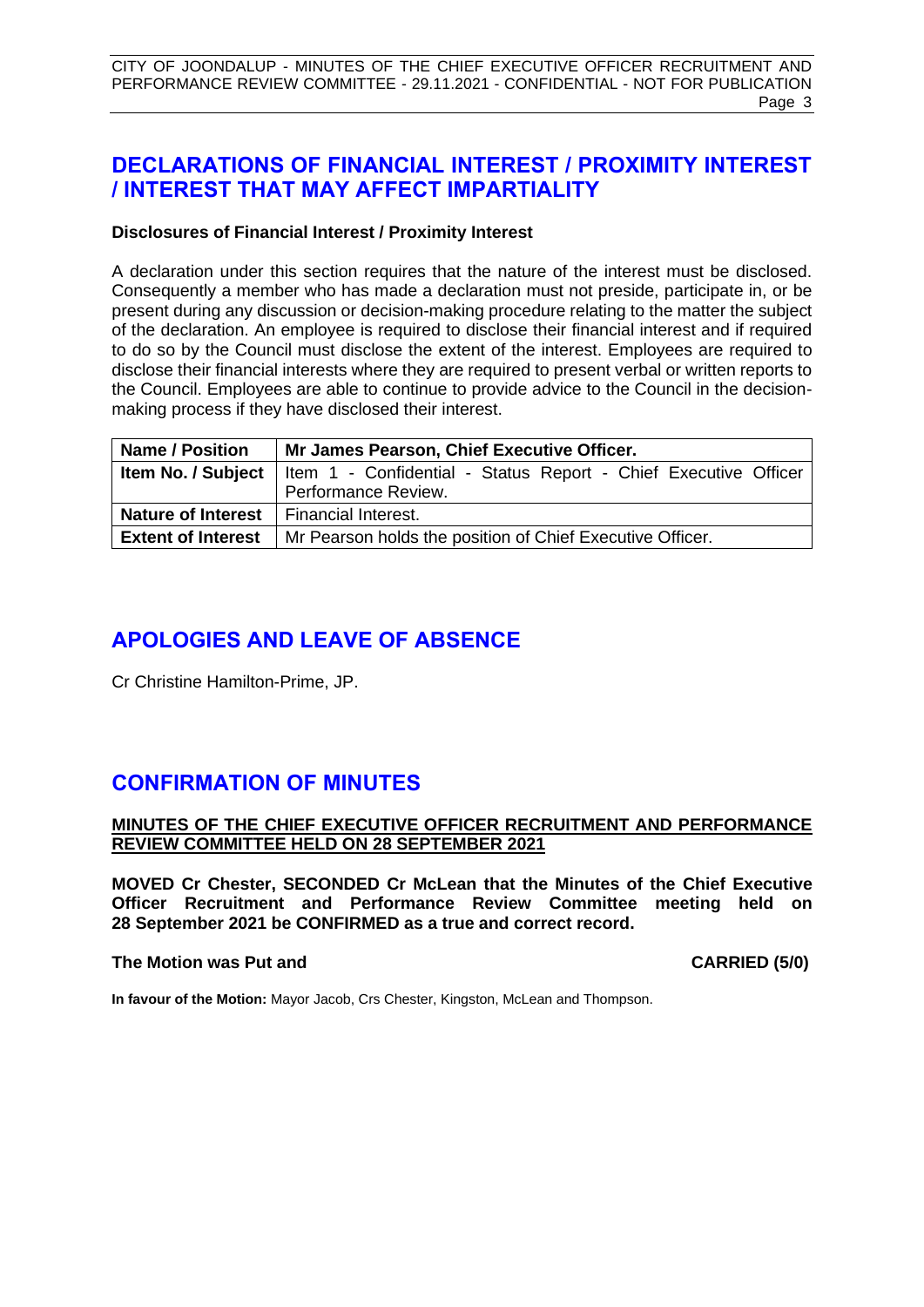#### **MINUTES OF THE SPECIAL CHIEF EXECUTIVE OFFICER RECRUITMENT AND PERFORMANCE REVIEW COMMITTEE HELD ON 1 NOVEMBER 2021**

**MOVED Cr McLean, SECONDED Cr Chester that the Minutes of the Special Chief Executive Officer Recruitment and Performance Review Committee meeting held on 1 November 2021 be CONFIRMED as a true and correct record.**

#### **The Motion was Put and CARRIED (5/0)**

**In favour of the Motion:** Mayor Jacob, Crs Chester, Kingston, McLean and Thompson.

## <span id="page-4-0"></span>**ANNOUNCEMENTS BY THE PRESIDING MEMBER WITHOUT DISCUSSION**

Nil.

# <span id="page-4-1"></span>**IDENTIFICATION OF MATTERS FOR WHICH THE MEETING MAY BE CLOSED TO THE PUBLIC**

In accordance with Clause 5.2 of the City's *Meeting Procedures Local Law 2013*, this meeting is not open to the public.

# <span id="page-4-2"></span>**PETITIONS AND DEPUTATIONS**

Nil.

*Cr Raftis entered the room at 5.55pm.*

*Cr May entered the room at 5.56pm.*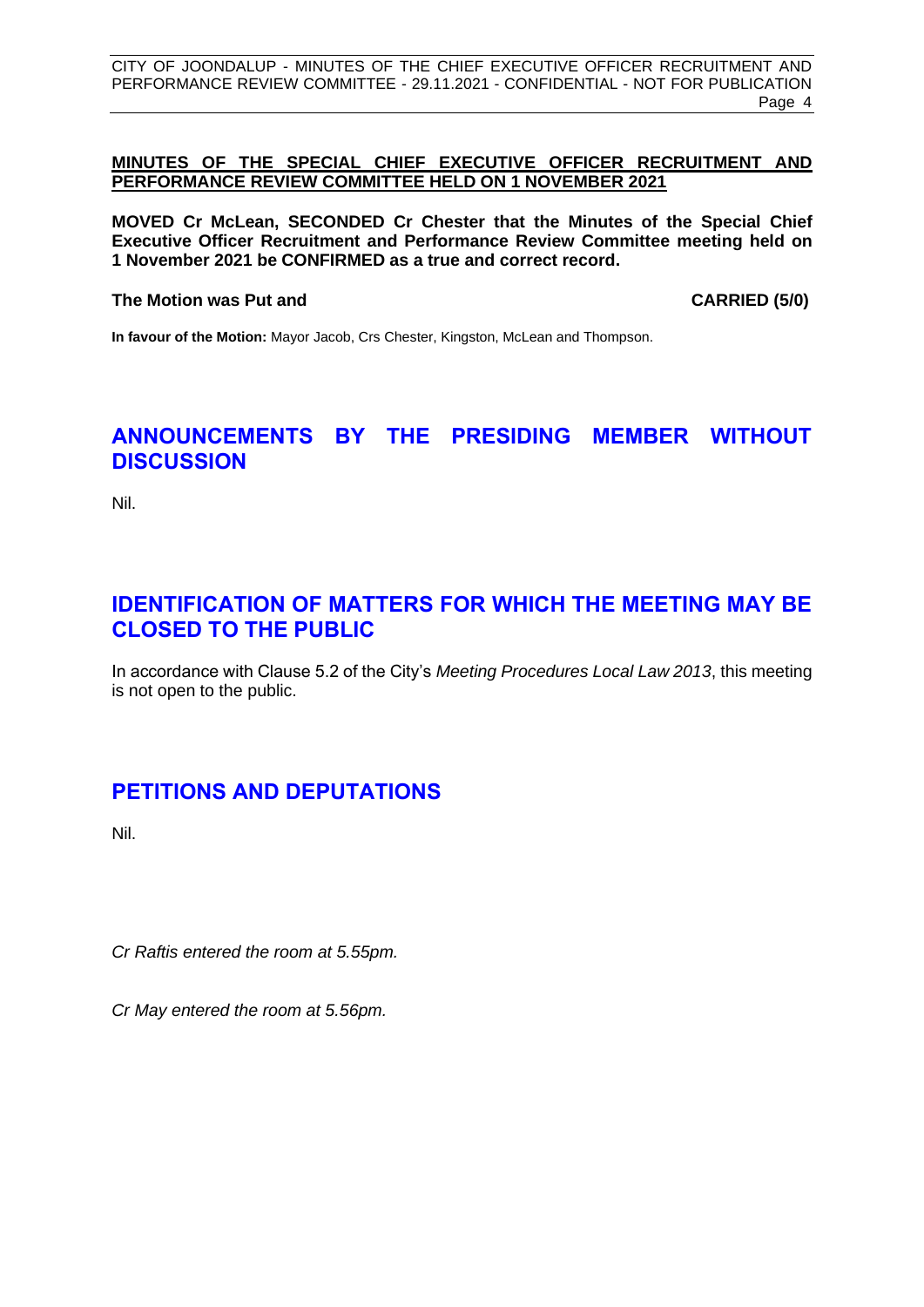## <span id="page-5-0"></span>**REPORT**

**Disclosure of Financial Interest**

| <b>Name / Position</b>                          | Mr James Pearson, Chief Executive Officer.                                                  |  |  |  |
|-------------------------------------------------|---------------------------------------------------------------------------------------------|--|--|--|
|                                                 | <b>Item No. / Subject</b>   Item 1 - Confidential - Status Report - Chief Executive Officer |  |  |  |
|                                                 | Performance Review.                                                                         |  |  |  |
| <b>Nature of Interest</b>   Financial Interest. |                                                                                             |  |  |  |
|                                                 | <b>Extent of Interest</b>   Mr Pearson holds the position of Chief Executive Officer.       |  |  |  |

## <span id="page-5-1"></span>**ITEM 1 CONFIDENTIAL - STATUS REPORT - CHIEF EXECUTIVE OFFICER PERFORMANCE REVIEW**

| WARD                                  | All                                                                                                                                             |                                                                                                                                 |  |
|---------------------------------------|-------------------------------------------------------------------------------------------------------------------------------------------------|---------------------------------------------------------------------------------------------------------------------------------|--|
| <b>RESPONSIBLE</b><br><b>DIRECTOR</b> | James Pearson<br>Office of the CEO                                                                                                              |                                                                                                                                 |  |
| <b>FILE NUMBERS</b>                   | 74574, 108783                                                                                                                                   |                                                                                                                                 |  |
| <b>ATTACHMENT</b>                     | Attachment 1                                                                                                                                    | Chief Executive Officer Key Performance<br>Indicators 2021-22: Progress Report<br>Quarter: 1 July 2021 to 30 September<br>2021. |  |
| <b>AUTHORITY / DISCRETION</b>         | Information – includes items provided to the Council for<br>information purposes only that do not require a decision<br>(that is for 'noting'). |                                                                                                                                 |  |

This report is confidential in accordance with Section 5.23(2)(a) of the *Local Government Act 1995*, which permits the meeting to be closed to the public for business relating to the following:

• *a matter affecting an employee or employees.*

A full report was provided to Elected Members under separate cover. The report is not for publication.

**MOVED Cr May, SECONDED Cr Kingston that the Chief Executive Officer Recruitment and Performance Review Committee NOTES the progress towards the Key Performance Indicators for the Chief Executive Officer for the period 1 July 2021 to 30 September 2021.**

#### **The Motion was Put and CARRIED (7/0)**

**In favour of the Motion:** Mayor Jacob, Crs Chester, Kingston, May, McLean, Raftis and Thompson.